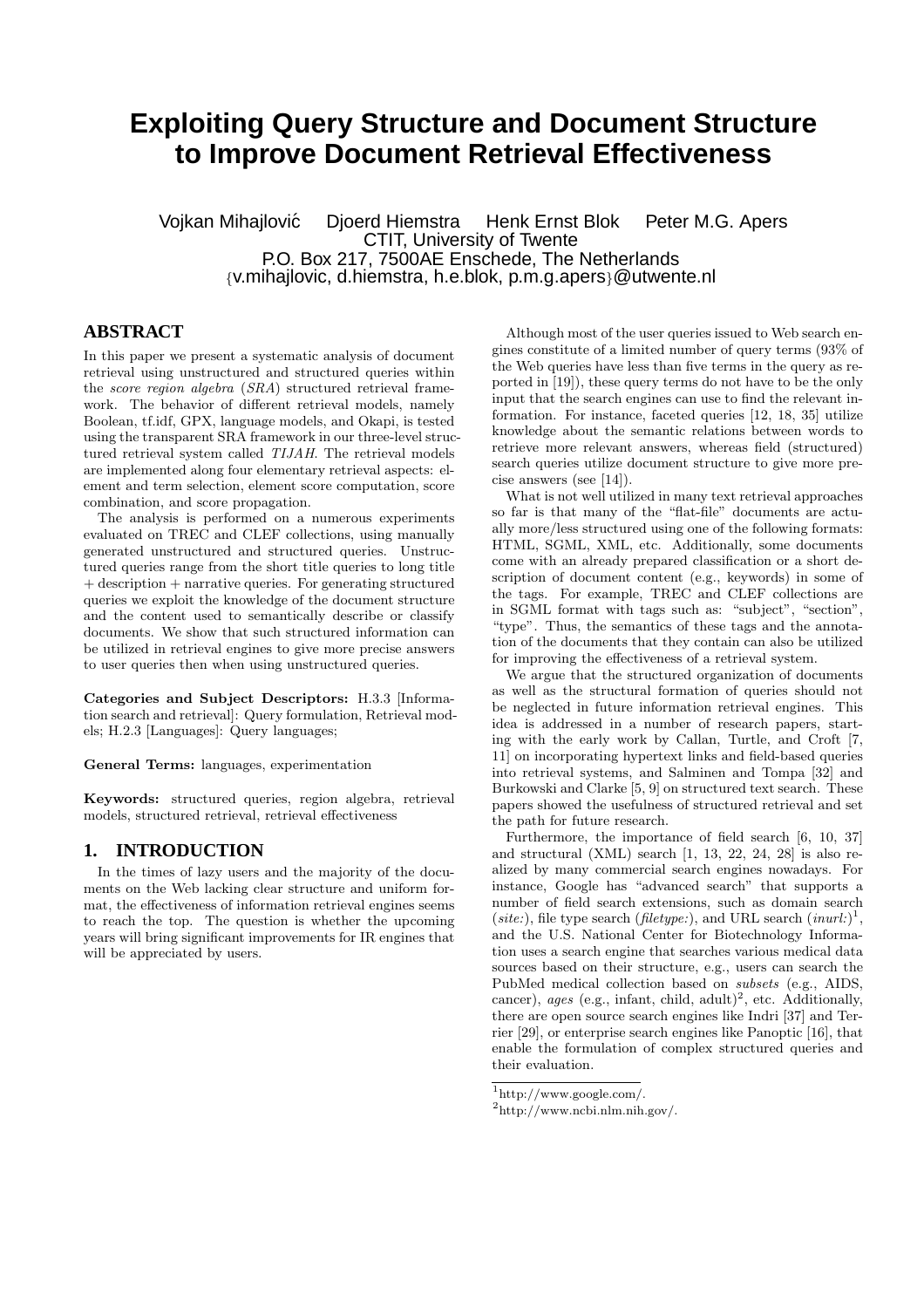The growth of personalized search, i.e., the information about the user who is performing the search [23, 30], as well as the semantic information that can be deduced from the search request, e.g., using semantic web resources [36], enables the automatic generation of such complex queries. Therefore, in the future we can expect that the automatic generation of structured queries would be possible, or at least that many retrieval systems will support users in expressing their information need as a structured query. In this paper we assume that the generation of complex (structured) queries is possible and focus on analyzing the system performance having such queries.

Not many systematic analysis that explore the usage of document structure for document retrieval have been presented in the literature. For such analysis, it is beneficial to have a framework that enables the implementation of various retrieval models, and that supports retrieval from structured documents using unstructured and structured queries. Such framework would help us in improving the effectiveness of existing document retrieval approaches.

### **1.1 Research focus**

Much research has been done into retrieving relevant documents given a simple list-of-term queries. Structured retrieval is gaining more and more attention nowadays. We argue that the automatic generation of simple structured queries, such as faceted and field search queries explained in Section 2.2, is by far more realistic than the generation of long queries such as TREC title  $+$  description or title  $+$ description + narrative. However, it is unclear whether we can achieve comparable effectiveness when using these 'simple' structured queries in comparison with expanded queries (using topic description and narrative).

The question that we try to answer in this paper is twofold. The first part is related to the analysis of the behavior of different retrieval models in unstructured and structured retrieval scenarios. The second part tests whether the formation of structured queries by (end) users, either with or without the help of information automatically extracted from documents, can improve retrieval model effectiveness. In other words, is a search system that is provided with the advanced structured queries (either faceted, field-based, or both) more effective on ad-hoc search task than the same search engine operating on simple or expanded unstructured text queries.

### **1.2 Research methodology**

To test the robustness of different retrieval models with respect to different unstructured and structured query formulations, we perform the experiments using the TIJAH system [26]. TIJAH is a transparent three-level database system. Its central part is score region algebra (SRA) at the logical level. SRA supports a variety of retrieval models and easy formulation of unstructured and structured queries. An important feature of SRA is that it is not bound to a predefined retrieval model but it supports arbitrary retrieval models. The analysis of the retrieval model behavior for different query specifications is performed along four elementary retrieval aspects [24]: element and term selection, element score computation, score combination, and score propagation. Each aspect is implemented in score region algebra using one or more operators.

We choose three directions for exploring the potential us-

age of query structure to test whether we can make the retrieval more effective in comparison to the list-of-term queries (ranging from short title queries to long title  $+$  description + narrative queries):

- (re)formulating the queries using *faceted* (Boolean) query formulation
- (re)formulating the queries using the document structure and the classification already present in structured documents
- combing the queries that utilize document structure with the simple title and faceted queries.

# **1.3 Outline**

The following section explains different query types used in the paper for analyzing unstructured and structured retrieval. Our three-level structured IR database system TI-JAH is presented in Section 3, along with the instantiation of different retrieval models in score region algebra. Section 4 describes the test collections we use and the structured query generation process. Experiments aimed at analyzing different retrieval models in unstructured and structured query scenarios, and at exploring whether structured search can improve the effectiveness with respect to list-of-term queries, are discussed in Section 5. Finally, in Section 6 we conclude the paper.

# **2. QUERY TYPES**

This section explains in more detail the query types we analyze in this paper. As we use TREC ad-hoc topic 305 for illustration throughout the paper, here we give the topic title, description, and narrative:

Title: most dangerous vehicles

DESCRIPTION: Which are the most crashworthy, and least crashworthy, passenger vehicles?

NARRATIVE: A relevant document will contain information on the crashworthiness of a given vehicle or vehicles that can be used to draw a comparison with other vehicles. The document will have to describe/compare vehicles, not drivers. For instance, it should be expected that vehicles preferred by 16-25 year-olds would be involved in more crashes, because that age group is involved in more crashes. I would view number of fatalities per 100 crashes to be more revealing of a vehicle's crashworthiness than the number of crashes per 100,000 miles, for example.

# **2.1 Unstructured queries**

In the analysis of unstructured querying we use four types of unstructured queries. These are: title  $(T)$ , title + description  $(TD)$ , title + description + narrative  $(TDN)$ , and expanded queries  $(E)$ . Title, title + description, and title + description + narrative queries can easily be formed using TREC and CLEF topic specifications (see the example TREC ad-hoc topic 305 above).

On the other hand, expanded queries are usually formed by manually or automatically extending the topic title with more query terms. If we assume that the user is willing to trade his time/effort in stating his query using more query terms for effectiveness, or an automatic way to expand the query exists, e.g., using WordNet [27], routing [4], or relevance feedback [33], a simple title of the TREC ad-hoc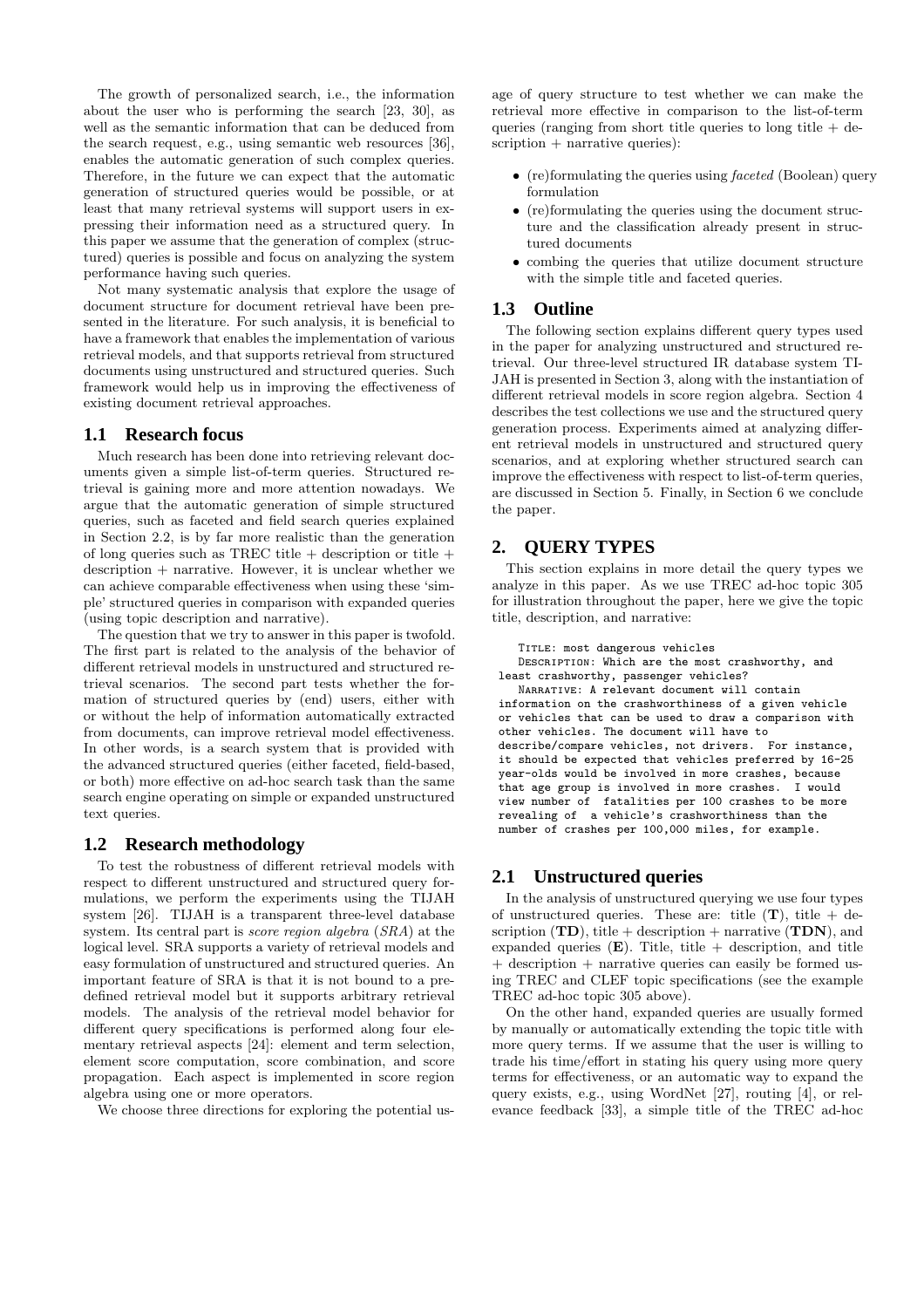query 305 can be transformed into a non-structured query that looks like:

#### vehicles crash cars crashworthy death danger

In our approach we use manual query expansion (see [12]) based on a faceted query formulation. Section 5.1 explains in more details the effects of manual query expansion, as well as the consequence of using the topic description and narrative in the query formulation, on retrieval effectiveness.

### **2.2 Structured queries**

As already stated in the Introduction, two types of structured queries are investigated in this paper: faceted (Boolean) queries and field-based structured queries. They are explained below.

### *2.2.1 Faceted query formulation*

The origin of this type of Boolean query formulation can be found in the generation of faceted queries [12, 17] that librarians used in early days of information retrieval, even before the computer era. However, not many searchers use and not many retrieval systems support this kind of query formulation. We try to explore whether faceted search should be supported in retrieval systems, i.e., if it is more effective than list-of-term queries.

The generation of faceted queries is based upon the selection of terms that describe the user information need and on the classification of these terms. The classification reflects the distinction between terms that express the same facet. Query terms that belong to the same facet are expressed using disjunction (OR combination) on terms, and facets are combined using conjunction (AND combination). For example, if we apply the faceted query paradigm to (expanded) TREC query 305, the query becomes:

#### (vehicles OR cars) AND (crash OR crashworthy OR death OR danger)

So far not many explicit proofs exist that this kind of query formulation is beneficial for query evaluation, except for some results presented in [18]. However, there are numerous techniques that use the same idea, except that the faceted query formulation is hidden in the layer of query routing and refining, starting with the work of Buckley et al. [4] and Xu and Croft [39]. Additionally, not many models are tested for their robustness with respect to faceted query formulations. We elaborate more on this issue in Sections 4.2 and 5.2.

### *2.2.2 Using document structure for query formulation*

With the rapid growth of the number of XML (structured) documents, structured information retrieval has become a requirement for modern retrieval models (see [14]). Although XML query languages [1, 13, 38] are quite expressive, even the "professional searchers" seem to have problems with formulating good structured queries that contain nested elements and contextual hints [20, 21]. However, a clear indication exists that in XML retrieval structured queries do help early precision (see [21] and other papers in [14]). Kamps et al. [21] also point out that, except for the simple structural query formulation, structure is mostly used as a hint in the query and it is never an inherent part of the information need. Following their reasoning we explore whether and to what extent "structural search hints" in the form of a (combination of) field search(es) can improve retrieval effectiveness.

Structured IR queries express a combination of searches in different parts of (hierarchically) structured documents (see e.g., [38] for XML query examples). In the case of shallow hierarchical documents, such as the ones in TREC and CLEF collections, structured queries can be formed by adding one or more field-like structural constraints to the unstructured query. Looking at the description of the adhoc topic 305 in the TREC collection and knowing what are the most frequent terms within "subject" elements in the collection, we can come up with the following structured query, where the first part is actually the topic title (see Section 4.3 for more details on forming structured queries):

#### most dangerous vehicles SUBJECT: safety automobile accidents

Such queries provide the base for exploring the usefulness of structured information in poorly structured documents, such as TREC and CLEF data collections, and for finding what is the best way of incorporating this additional information with the traditional document retrieval. The results on structural search are presented in Section 5.2.

# **3. RETRIEVAL SYSTEM AND MODELS**

In this section we describe our three-level database system, called TIJAH, and explain the instantiation of different retrieval models in score region algebra.

# **3.1 Retrieval system architecture**

The TIJAH system consists of a conceptual, logical, and physical level. The central part of the system is the transparent logical level based on score region algebra (SRA) [24]. The transparency is reflected by the ability to instantiate different retrieval models without affecting the specification of the logical operators, while keeping the same query language at the conceptual level and with the straightforward physical implementation using arbitrary (low-level) DBMS.

# *3.1.1 Conceptual Level*

Since TIJAH was originally developed for XML retrieval, on conceptual level we use the syntax of the Narrowed Extended XPath I (NEXI) query language [38]. NEXI allows only descendant steps from XPath 1.0 [8] and introduces an about clause that specifies which part of the document should be searched and what are the query terms. Therefore, the simple (title) TREC ad-hoc query 305 can be expressed in NEXI as:

### //DOC[about(., most dangerous vehicles)]

The query is first processed at the conceptual level where stemming and stopword removal is performed. Additionally, the retrieval model and its parameters are specified. The conceptual query, together with the retrieval model specification, is then forwarded to the logical level.

### *3.1.2 Logical level*

The logical level is based on the score region algebra [24, 26] that regards a document as a set of regions, where each region represents an XML (or SGML) element or a term in a document (for more details on region modeling see [25]). A region is defined by its starting position  $(s)$ , end position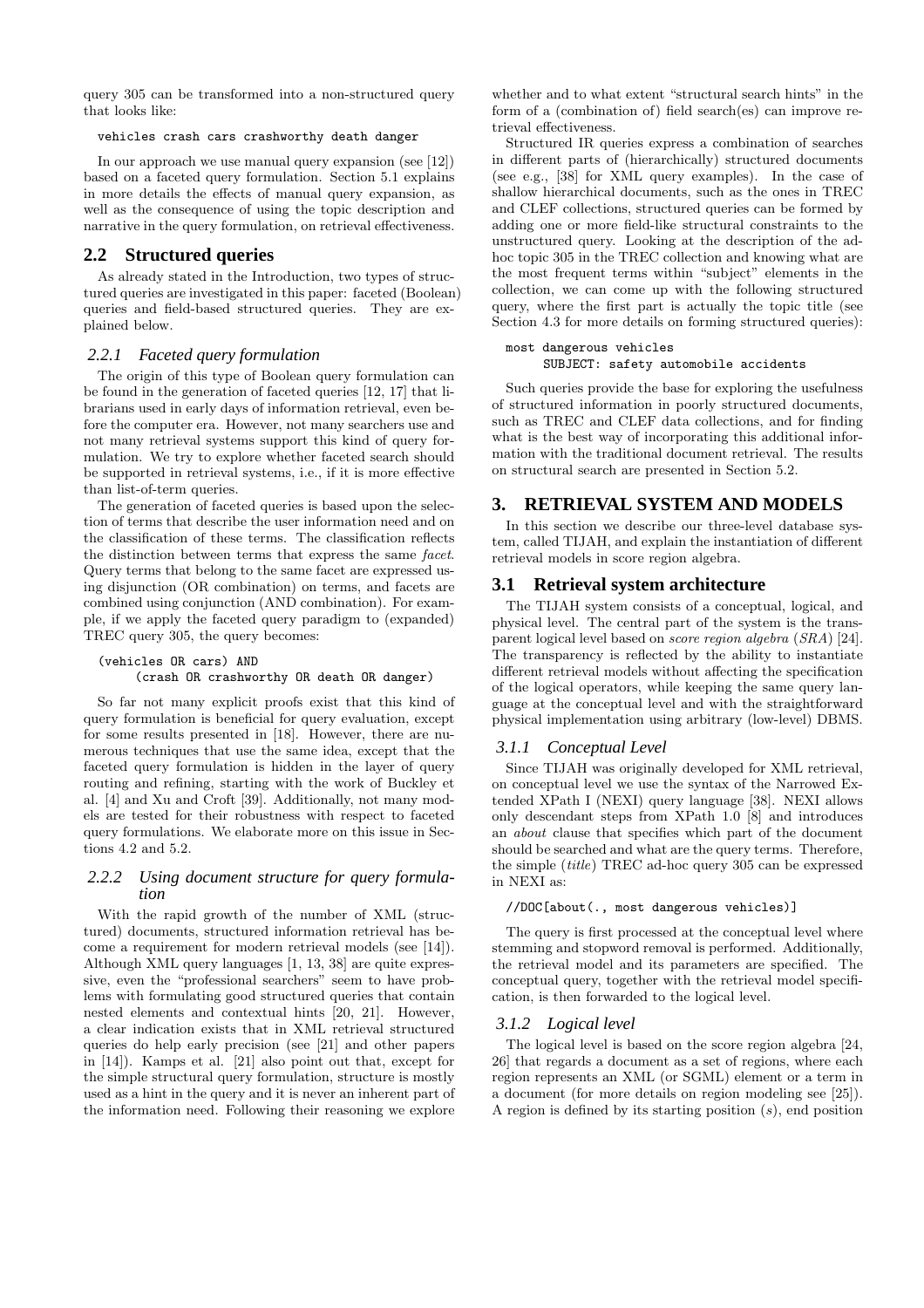Table 1: Score region algebra operators.

| $\{r \mid r \in R \wedge r.n = name \wedge r.t = type\}$<br>$\sigma_{n = name, t = type}(R)$<br>$\nabla(R)$<br>$\{(r.s, r.e, r.n, r.t, f_{prior}(r)) \mid r \in R\}$<br>$\{(r_1,s,r_1,e,r_1.n,r_1.t,f_{\square}(r_1,R_2))   r_1 \in R_1 \wedge r_1.t = node\}$<br>$R_1 \sqsupset_R R_2$ |  |
|-----------------------------------------------------------------------------------------------------------------------------------------------------------------------------------------------------------------------------------------------------------------------------------------|--|
|                                                                                                                                                                                                                                                                                         |  |
|                                                                                                                                                                                                                                                                                         |  |
|                                                                                                                                                                                                                                                                                         |  |
| $\{(r_1,s,r_1,e,r_1,n,r_1,t,r_1,p\otimes r_2,p)   r_1 \in R_1 \wedge r_2 \in R_2 \wedge (s_1,e_1,n_1,t_1)=(s_2,e_2,n_2,t_2)\}\$<br>$R_1 \sqcap_p R_2$                                                                                                                                   |  |
| $\{(r.s, r.e, r.n, r.t, r_1.p \oplus r_2.p) \mid r_1 \in R_1 \land r_2 \in R_2\}$<br>$R_1 \sqcup_p R_2$                                                                                                                                                                                 |  |
| $\wedge ((r.s, r.e, r.n, r.t) = (r_1.s, r_1.e, r_1.n, r_1.t) \vee (r.s, r.e, r.n, r.t) = (r_2.s, r_2.e, r_2.n, r_2.t))$                                                                                                                                                                 |  |
| $\{(r_1.s, r_1.e, r_1.n, r_1.t, f_{\blacktriangleright}(r_1, R_2))   r_1 \in R_1 \land r_1.t = node\}$<br>$R_1 \triangleright R_2$                                                                                                                                                      |  |

 $(e)$ , type  $(t)$  that can be either term or node, name  $(n)$ , and score  $(p)$ . The score information depicts the score of a region with respect to the query.

SRA is organized along four elementary retrieval aspects, as we mentioned before: element/term selection, element relevance score computation, relevance score combination, and relevance score propagation. The set of operators we use is depicted in Table 1. The first operator models the aspect of element selection and selects either elements or terms in a document. The operator  $\nabla(R)$  models the element prior and is used in combination with models that need priors to improve effectiveness.

Operator  $\Box_p$  models the element score computation aspect based on the abstract function  $f_{\square}(r_1, R_2)$ . The abstract function implements the basic retrieval model that assigns a score to a region  $r_1$  looking at its starting position, end position, and score value. It also takes into account scores of contained regions from the region set  $R_2$ . For example, it can be instantiated using term frequency and document frequency for the tf.idf model.

Operators  $\Box_p$  and  $\Box_p$  model the score combination aspect in an AND or OR logical combination of sets of regions, transparently implemented using abstract operators ⊗ and ⊕ respectively. The last operator in Table 1 models upwards score propagation and is used for queries that include document structure. The instantiation of upwards score propagation function  $f_{\blacktriangleright}(r_1, R_2)$ , as well as other transparent functions and operators, is presented in the next section.

Using the operators given in Table 1 we can easily express the conceptual query in SRA at the logical level. For example, query 305 can be expressed as:

$$
(\sigma_{t=node,n=^{^{\mathfrak{t}}\text{DOC'}}} \sqsupseteq_{p} \sigma_{t=term,n=^{^{\mathfrak{t}}\text{most'}}})
$$
  

$$
\sqcap_{p} (\sigma_{t=node,n=^{^{\mathfrak{t}}\text{DOC'}}} \sqsupseteq_{p} \sigma_{t=term,n=^{^{\mathfrak{t}}\text{dangerous'}}})
$$
  

$$
\sqcap_{p} (\sigma_{t=node,n=^{^{\mathfrak{t}}\text{DOC'}}} \sqsupseteq_{p} \sigma_{t=term,n=^{^{\mathfrak{t}}\text{echicles'}}})
$$

Such a query plan, with the right retrieval model specification, is then passed to the physical level for execution.

### *3.1.3 Physical level*

The physical implementation in the TIJAH system is done using MonetDB kernel [3]. MonetDB is a low level database engine. For the communication with the kernel we use the Monet Interpreter Language (MIL). Therefore, each operator at the logical level is implemented as one MIL function, or as many in case of transparent operators for score computation, combination, and propagation. Based on the logical query plan and retrieval model specification, the call to the proper MIL functions with specified parameters is achieved. The output of the query execution, which is a list of elements with their respective scores reflecting the relevance of an element/document to a query, is then sorted and transformed into the proper output for evaluation.

# **3.2 Instantiating the retrieval model**

In TIJAH (SRA) retrieval models are instantiated along the four elementary retrieval aspects. They are defined at the logical level but their real implementation is at the physical level. Element and term selection operator always selects elements with the computed or default score (in case  $R$  is the set of all regions in the collection), as can be seen in Table 1. For the default score for all regions in the collection we choose 1.0. We use only one specification for the element/term selection aspect: term regions are always selected with the usage of stemming and element regions are selected by strictly matching their names. For the other three retrieval aspects we use score region algebra transparency, and several definitions for functions representing each aspect are explained below.

For transparently specifying scoring functions we use auxiliary functions. In these functions  $r_i \prec r_j$  is used to denote that the region  $r_i$  is contained in the region  $r_j$  ( $r_i \prec r_j \Leftrightarrow$  $s_i < s_i \leq e_i < e_j$  and C is used to denote the set of all regions in the collection. The auxiliary functions are used for a number of purposes. The first one counts the number of regions in the region set  $R$ , denoted with  $|R|$ . The second one computes the size of the region  $r$ , either based on starting and end index of the region (Equation 1) or the number of contained terms (Equation 2). Finally, the third one computes the average size of the regions with the region name n in the collection, denoted with  $avg\_size(n)$  (Equation 3), also based either on the element index or term count.

$$
size^{element}(r) = r.e - r.s - 1
$$
 (1)

$$
size^{term}(r) = |\{r_1 \in C | r_1.t = term \land r_1 \prec r\}| \tag{2}
$$

$$
avg.size(n) = \frac{\sum_{r_1 \in C | r_1.n = n} size(r_1)}{|\{r_1 \in C | r_1.n = n\}|}
$$
(3)

The difference between Equation 1 and Equation 2 is that the former, beside terms, also counts the opening and closing tags of regions contained in the region r.

For computing the prior we used a length prior as given in Equation 4. The length prior is based on the assumption that the larger elements are more likely to be the right answers to a query.

$$
f_{prior}(r) := r.p \cdot size(r)
$$
\n<sup>(4)</sup>

#### *3.2.1 Element (relevance) score computation*

Operator  $\Box_p$  models element relevance score computation, i.e., the concept that the search elements (regions in the first operand) should contain the term (regions in the second operand). Therefore, the function  $f_{\square}(r_1, R_2)$ , applied to a region  $r_1$  and a region set  $R_2$ , should result in the numeric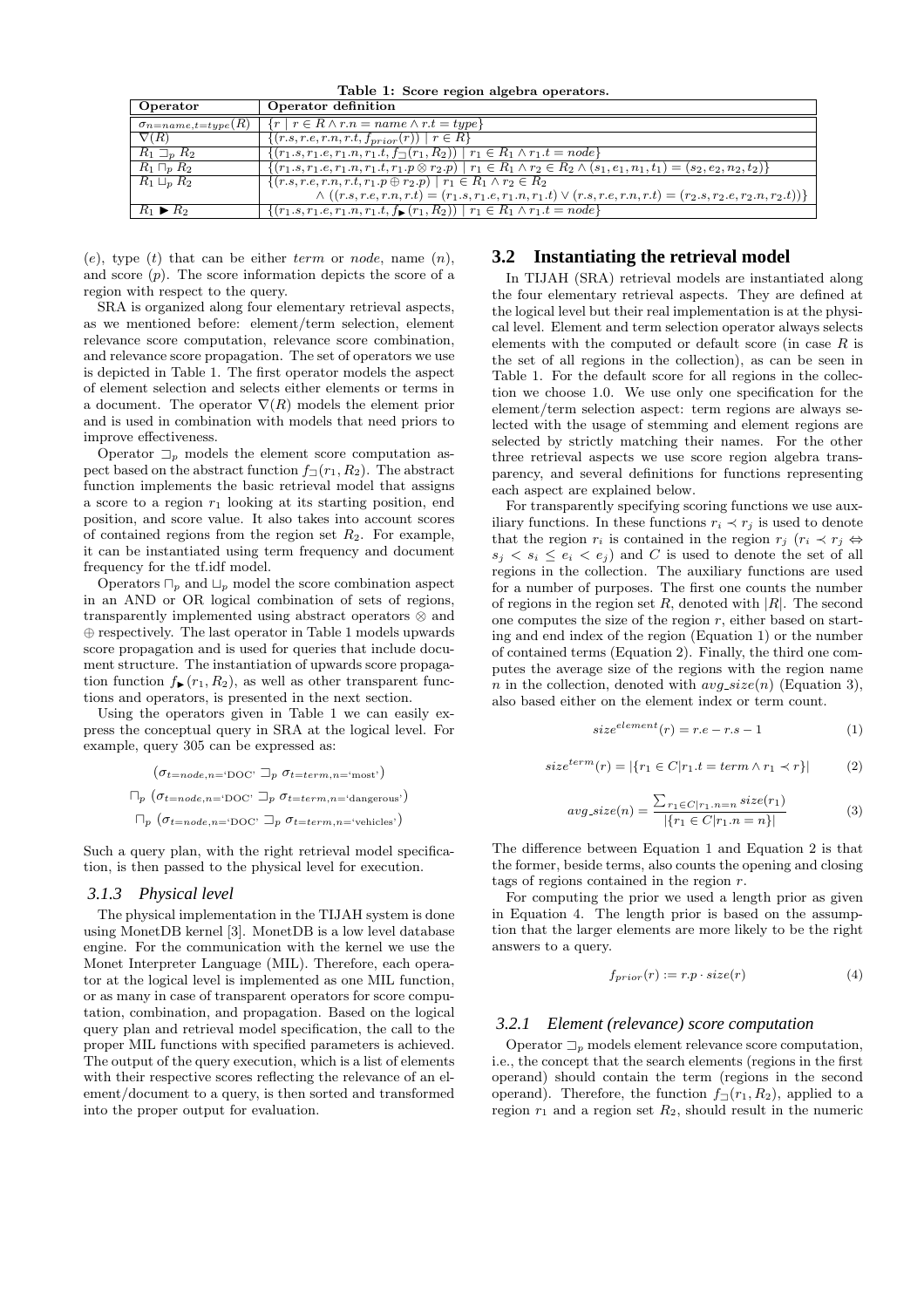value that specifies the relevance of the region (element)  $r_1$ given the (term) regions in  $R_2$  that it contains. We use five retrieval models to specify score computation, two baseline ones: Boolean and tf.idf [34], and three more advanced: Language Models (LMs) [18], the Okapi (INQUERY) model [6, 31, and the Garden Point XML (GPX) model  $[15]^{3}$ .

The simple Boolean formula for score computation is given by:

$$
f_{\Box}^{\text{Bool}}(r_1, R_2) = r_1 \cdot p \cdot sgn(|\{r_2 \in R_2 | r_2 \prec r_1\}|) \tag{5}
$$

For the tf.idf approach we use the following formula:

$$
f_{\square}^{\text{tf.idf}}(r_1, R_2) = r_1 \cdot p \cdot \sum_{r_2 \in R_2 | r_2 \prec r_1} r_2 \cdot p
$$

$$
\cdot \ln \frac{|\{r \in C | r.n = r_1.n\}|}{|\{r \in C | r.n = r_1.n \land \exists r_2 \in R_2 \land r_2 \prec r\}|} \tag{6}
$$

The language model can be instantiated using auxiliary functions as:

$$
f_{\Box}^{\text{LMs}}(r_1, R_2) = r_1 \cdot p \cdot \left(\lambda \frac{\sum_{r_2 \in R_2 | r_2 \prec r_1} r_2 \cdot p}{size(r_1)} + (1 - \lambda) \frac{|R_2|}{size(Root)}\right) \tag{7}
$$

The Okapi formula is derived from the original model by removing the third factor from the product (see [31]). The reason is that the third factor is based on a size of the query and it is not supported in other models. The complex function  $f_{\Box}^{\text{Okapi}}$  is specified as:

$$
f_{\Box}^{\text{Okapi}}(r_1, R_2) = r_1 \cdot p
$$

$$
ln \frac{|\{r \in C | r.n = r_1.n\}| - |\{r \in C | r.n = r_1.n \land \exists r_2 \in R_2 \land r_2 \prec r\}| + 0.5}{|\{r \in C | r.n = r_1.n \land \exists r_2 \in R_2 \land r_2 \prec r\}| + 0.5}
$$

$$
\cdot \frac{(k_1 + 1) \cdot \sum_{r_2 \in R_2 | r_2 \prec r_1} r_2 \cdot p}{k_1((1 - b) + b \frac{size(r_1)}{avg\_size(r_1.n)}) + \sum_{r_2 \in R_2 | r_2 \prec r_1} r_2 \cdot p}
$$
(8)

The element relevance score computation in the GPX model is specified as:

$$
f_{\square}^{\text{GPX}}(r_1, R_2) = r_1 \cdot p \cdot \frac{\sum_{r_2 \in R_2 | r_2 \prec r_1} r_2 \cdot p}{|R_2|}
$$
(9)

Although this is a slightly different formula than the original GPX model it showed equally good performance in our previous experiments [24].

To be able to apply different score combination and score propagation functions on all score computation models, we had to normalize the score computation function results for Okapi and tf.idf models to a range [0, 1]. The resulting scores of Boolean, GPX, and language model score computation functions are already normalized.

### *3.2.2 Element score combination*

The abstract operator ⊗ specifies how scores are combined in an AND expression, denoted in SRA by  $\Box_p$ , while the operator ⊕ defines score combination in an OR expression, denoted in SRA with  $\Box_p$ . We make different choices for the implementation of abstract score combination operators.

Besides the simple implementations such as sum, product, minimum, and maximum  $({\oplus,\otimes} := {\{+,*,min,max\}})$ , following [6] and [15], we also define these two abstract operators as probabilistic sum (shown in Equations 10) and exponential sum (shown in Equation 11):

$$
r_1 \cdot p\{\oplus^{prob}, \otimes^{prob}\} r_2 \cdot p = 1 - (1 - r_1 \cdot p) \cdot (1 - r_2 \cdot p) \tag{10}
$$

$$
r_1 \cdot p\{\oplus^{exp}, \otimes^{exp}\} r_2 \cdot p = \begin{cases} r_1 \cdot p + r_2 \cdot p & \text{if } r_1 \cdot p = 0 \lor r_2 \cdot p = 0 \\ A \cdot (r_1 \cdot p + r_2 \cdot p) & \text{otherwise} \end{cases}
$$
(11)

Although Equation 11 in combination with the formula in Equation 9 results in a retrieval model that is slightly different than the original GPX model, it does follow the semantics of the model which is to boost the scores for regions that contain more query terms.

#### *3.2.3 Element score propagation*

The operator  $\blacktriangleright$  specifies propagation of scores to the containing elements, e.g., from SUBJECT to DOC elements in the TREC collection. Thus, the function  $f_{\blacktriangleright}(r_1, R_2)$  specifies upwards element score propagation. It is instantiated either as a simple sum of scores (Equation 12) or as a weighted sum normalized by the size of regions in the left operand (Equation 13). We also perform smoothing for the score propagation to avoid zero scores for, e.g., documents that do not contain SUBJECT element. The score propagation smoothing uses the frequency of regions (elements) from the right operand contained in the regions (elements) having the name  $n_1$  (name of the region in the left operand). The influence of this "element frequency" is regulated by a smoothing parameter  $\omega$ .

$$
f_{\blacktriangleright}^{\text{sum}}(r_1, R_2) = r_1 \cdot p \cdot (\omega \cdot \sum_{r_2 \in R_2 | r_2 \prec r_1} r_2 \cdot p +
$$
  

$$
(1 - \omega) \cdot \frac{|\{r \in C | r.n = r_1.n \land \exists r_2 \in R_2 \land r_2 \prec r\}|}{|\{r \in C | r.n = r_1.n\}|})
$$
(12)

$$
f_{\blacktriangleright}^{\text{wsum}}(r_1, R_2) = r_1 \cdot p \cdot (\omega \cdot \frac{\sum_{r_2 \in R_2 | r_2 \prec r_1} r_2 \cdot p \cdot size(r_2)}{size(r_1)} +
$$

$$
(1 - \omega) \cdot \frac{|\{r \in C | r.n = r_1.n \land \exists r_2 \in R_2 \land r_2 \prec r\}|}{|\{r \in C | r.n = r_1.n\}|}) \tag{13}
$$

# **4. STRUCTURING QUERIES**

In this section we present our experimental setup and explain structured query formulation of faceted and field-based structured queries.

### **4.1 Test collections**

For the experimental evaluation we use four sub-collections from the TREC 6 collection: Foreign Broadcast Information Service (*fbis*), Federal Register (*fr94*), Financial Times (*ft*), and Los Angeles Times (latimes), as well as two Dutch newspapers from CLEF: Algemeen Dagblad (ad) and NRC Handelsblad (nh). The topic set consists of TREC topics 301 to 350, and three sets of CLEF topics: 41 to 90 91 to 140, and 141 to 200. Accordingly, we use the relevance assessments and trec eval evaluation tool to test the effectiveness of distinct query specification and different retrieval models.

 $^3\mbox{Although this is not a well known retrieval model we have cho-}$ sen it as it is among the most effective ones for XML retrieval presented at INEX 2004 workshop: http://inex.is.informatik.uniduisburg.de:2004.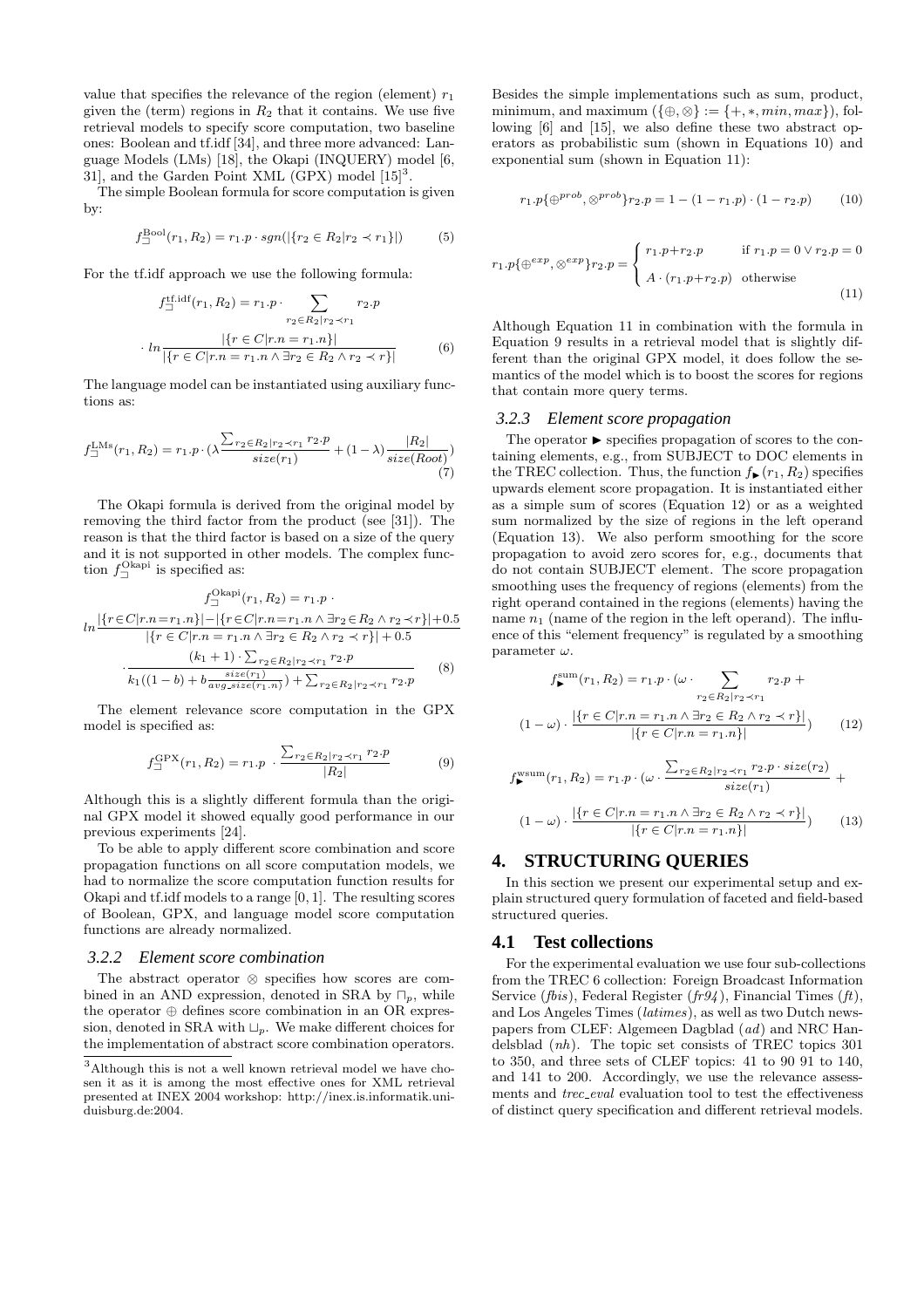The unstructured queries that we use are title, title  $+$  description, and title  $+$  description  $+$  narrative queries from TREC and CLEF topics. We formed three types of structured queries: faceted queries, field-based structured queries, and the combination of the two. Additionally, we use the list-of-term variant of the faceted queries (called expanded queries), and compare it with other structured and unstructured queries.

# **4.2 Faceted queries**

Faceted queries are designed based on the following approach. The user first analyses the request and identifies what are the most important keywords in his request and than groups these keywords into facets. As an example, for our TREC topic 305 given in Section 1 we can group the following terms:

vehicles crash cars crashworthy death danger

in two facets:

 $\{(v_{\text{ehicles}, cars), (crash crashworthy death danger)}\}.$ 

The final step is combining terms from the same facet using the OR operator, and combining these faceted expressions using the AND operator. In such a way we obtain the NEXI query that looks like:

### //DOC[(about(., vehicles) OR about(., cars)) AND (about(., crash) OR about(., crashworthy) OR about(., death) OR about(., danger))]

Thanks to Schiettecatte [35] we were in position to use faceted (Boolean) queries on the TREC collection. We use the whole set of 50 faceted queries for TREC. As we did not have such queries for the CLEF collection we developed them ourselves (see the following section) for CLEF 41-90 and CLEF 91-140 topic sets<sup>4</sup>.

To test whether query expansion, without taking into account the classification of query terms and topic description and narrative fields, can improve the effectiveness of retrieval models, we perform several experiments on TREC and CLEF expanded queries. The queries are formed based on faceted queries, i.e., we only use the terms from the faceted query and remove the connectors (AND and OR) between terms. An example NEXI query expression for expanded TREC 305 topic is:

//DOC[about(., vehicles cars crash crashworthy death danger)]

# **4.3 Field-based structured queries**

To structure the queries we first analyzed the two selected document collections to see what kind of useful information we can extract and how we can use it to help the user in stating his query. In our experiments with field-based queries we only use the LA Times sub-collection of TREC 6 and the complete CLEF collection as they come with appropriate structure. The other parts of the TREC collection are not used as they either do not contain meaningful structural elements or it is too difficult to utilize information contained in the structural elements for the query formulation.

The LA Times collection contains three types of elements (tags) that can potentially be used for structured search: SUBJECT, SECTION, and TYPE. However, except for the SUBJECT part, the other two were not suitable for query formulation as the keywords present in these tags are not well classified and they are difficult to utilize by a user when forming a query. Additionally, there are many keywords occurring only several times and a few very frequent ones. On the other hand, the CLEF collection comes with a DTD and is far better organized. Among others, it also contains four informative elements that can be used for making structural queries: GEO (location), HTR (keywords), SEC (section), and PER (persons). Furthermore, unlike in the LA Times collection, tags are populated by a predefined, more thoughtfully chosen, set of terms.

A potential problem for experiments with field-based queries was that in both collections only a part of the documents contain these useful tags. For example, the TREC collection has a SUBJECT tag in 46 849 out of 131 896 documents. It is similar with GEO, HTR, and PER tags in the CLEF collection. Despite this, we decided to use it in our experiments, arguing that well organized collections, with the complete and consistent document annotation, would probably give even better results on structured queries.

For the TREC collection we formed structural queries in two steps. We first select the most frequently occurring (more than 500 times) keywords in the SUBJECT tags. Then, for each query, we choose the terms that are most relevant to the query and add them to the original or faceted query. For example, the original TREC query 305 with added structural constraints looks like:

#### //DOC[(about(., most dangerous vehicles) AND about(.//SUBJECT, safety automobile accidents)]

We added structural constraints to 41 out of 50 TREC queries. The results of the evaluation of structured TREC and CLEF queries are given in the next section.

To make structured queries out of CLEF topics we asked several of our Dutch colleagues to complete advanced search forms similar to the advanced search forms in for instance Google or PubMed. Our "users" would first read the CLEF topic description and narrative and fill in the following:

- what would be an exhaustive query that they will issue (using TREC faceted queries as an example)?
- what are the persons involved in the query?
- select from a drop-down box whether the topic is about domestic issues ("binenland") or foreign issues ("buitenland")?
- select from a drop-down box in which section of the newspaper the article is likely to be found?
- select from a drop-down box where is the location of the event (continent and country/city)?
- select from a drop-down box what are the keywords that could help the search?

For all the fields with drop-down boxes, an additional "no preference" option is provided. The options for section, locations, and keywords are automatically extracted from the collection. The "searcher's" input is then transformed into a faceted query, as stated in the previous section, and a fieldbased query. For example, for CLEF topic 60 the field-based

<sup>4</sup>Due to the space limitation, the queries used in our experiments in this paper can be found on the web: http://www.cs.utwente.nl/∼vojkan/TREC&CLEF-topics.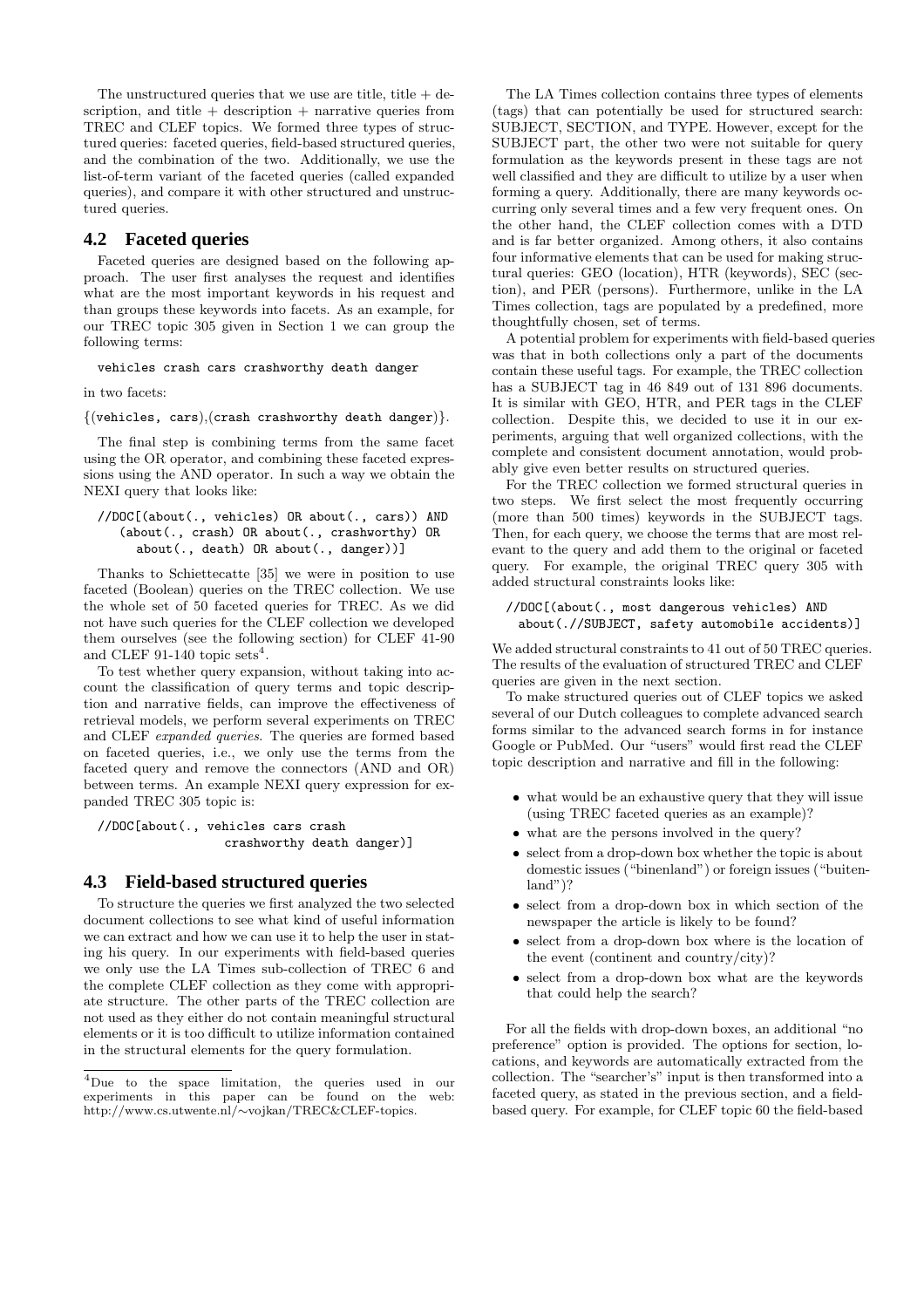Table 2: Query types used in the experiments illustrated on NEXI queries for TREC topic 305.

| Query type                          | Abbr.        | NEXI query                                                                |  |  |  |  |  |
|-------------------------------------|--------------|---------------------------------------------------------------------------|--|--|--|--|--|
| title                               | т            | //DOC[about(., most dangerous vehicles)]                                  |  |  |  |  |  |
| expanded                            | Е            | //DOC[about(., vehicles cars crash crashworthy death danger)]             |  |  |  |  |  |
| $title + description$               | TD           | //DOC[about(., most dangerous vehicles which are the most crashworthy and |  |  |  |  |  |
|                                     |              | least crashworthy passenger vehicles)]                                    |  |  |  |  |  |
|                                     |              | //DOC[about(., most dangerous vehicles which are the most crashworthy and |  |  |  |  |  |
| title $+$ description $+$ narrative | <b>TDN</b>   | least crashworthy passenger vehicles a relevant document will             |  |  |  |  |  |
|                                     |              | contain information on the crashworthiness  miles for example)]           |  |  |  |  |  |
| faceted                             | $\mathbf{F}$ | //DOC[(about(., vehicles) OR about(., cars)) AND (about(., crash) OR      |  |  |  |  |  |
|                                     |              | $about(., crashworthy)$ OR $about(., death)$ OR $about(., danger))$       |  |  |  |  |  |
| $field$ -based $+$ title            | ST           | //DOC[(about(., most dangerous vehicles) AND                              |  |  |  |  |  |
|                                     |              | about(.//SUBJECT, safety automobile accidents)]                           |  |  |  |  |  |
|                                     | SF           | //DOC[(about(., vehicles) OR about(., cars)) AND (about(., crash) OR      |  |  |  |  |  |
| $field-based + faceted$             |              | about(., crashworthy) OR about(., death) OR about(., danger)) AND         |  |  |  |  |  |
|                                     |              | about(.//SUBJECT, safety automobile accidents)]                           |  |  |  |  |  |

structural query expressed in NEXI looks like:

//DOC[about(., de franse corruptieschandalen) AND about(.//HTR, fraude en corruptie) AND about(.//SEC, buitenland) AND about(.//GEO, europa frankrijk)]

# **5. EXPERIMENTS**

In this section we report the experimental results on the CLEF and TREC collections using unstructured and structured queries, as well as using different implementations for score computation, combination, and propagation aspects. The mean average precision (MAP) values are reported for all the experiements. We first analyze the results of our preliminary experiments on unstructured queries, and then discuss the usage of structure in document retrieval. The complete list of query types, along with the shorthand notation and example NEXI queries formed out of TREC topic 305, is presented in Table 2.

# **5.1 Unstructured queries**

Below we discuss experimental results obtained using unstructured queries.

#### *5.1.1 Best parameters and size estimation*

In our preliminary set of experiments on the CLEF 141- 200 topics we try to find the best way to compute the size of the regions and appropriate parameters for score computation and score combination aspects, instantiated for different retrieval models<sup>5</sup>. The queries that were used to determine optimal parameter settings were not used in the experiments in the following sections. Although we assumed that element size computation based on region indexes (Equation 1) would be less effective than term count (Equation 2), especially because most of the retrieval systems so far use the latter, this is shown to be a false assumption. This fact is important since precomputations are not used in TIJAH. As a consequence, element size computation is approximately twice as fast as the term count.

Parameter  $\lambda$  in Equation 7 is estimated to be 0.4 which is also the value that is frequently used for language models in structured retrieval [26]. The best values of parameters for the Okapi score computation function (Equation 8) are  $k_1 = 0.7$  and  $b = 0.4$ . These are relatively low values with respect to the usual values for  $k_1$  (1.2) and b (0.75), but this might be caused by excluding the third factor in the product from the Okapi model. To estimate the value of parameter A in the score combination function, used to model the GPX system (Equations 9 and 11), we ran a set of experiments, where  $10 > A > 0$ , and obtained a relatively stable MAP for  $A > 4$ . For our further experiments we chose to use  $A = 7$ .

#### *5.1.2 Experiments with unstructured queries*

The results of our experiments using title (T), expanded  $(E)$ , title + description  $(TD)$ , and title + description + narrative  $(TDN)$  queries are depicted in Table 3. In these series of experiments we explore what is the best AND score combination for different score computation implementation and then analyze the impact of distinct query formulations on retrieval effectiveness.

We test five different score combination functions: sum, product, minimum, maximum, and probabilistic sum (Equation 10), on Boolean, GPX, LMs, Okapi, and tf.idf score computation functions, and exponential sum (Equation 11) on GPX. By analyzing the two best performing AND score combination implementations for each score computation function, depicted in Table 3, we can see that advanced retrieval models by far outperform the baseline ones (Boolean and tf.idf). Furthermore, for most of the advanced models the score combination specified in the original formula of these retrieval models is actually the best AND score combination function. The only exceptions are the tf.idf model where the sum is not in the two best performing combination functions, and the Okapi model where the probabilistic implementation (Equation 10) shows comparable performance to the score combination implemented as sum.

Looking at different query formulations, the effectiveness is much higher for Boolean and tf.idf models on title and expanded queries than on long TD and TDN queries. This is expected due to the score computation specification for Boolean and tf.idf models (Equations 5 and 6). However, this is not the case for the advanced models where in most of the cases the mean average precision values are comparable among  $T$ ,  $E$ ,  $TD$ , and  $TDN$  queries. The MAP values given in bold represent the best run for each score computation model on one topic set.

By comparing original title queries with the expanded ones we can conclude that in many cases the simple title queries outperform the expanded ones (especially for the TREC experiments). In all cases TD queries outperform longer TDN queries, but it is not clear whether TD or ti-

 $5As$  the results of this series of experiments are not of a primary interest for the paper we do not illustrate them.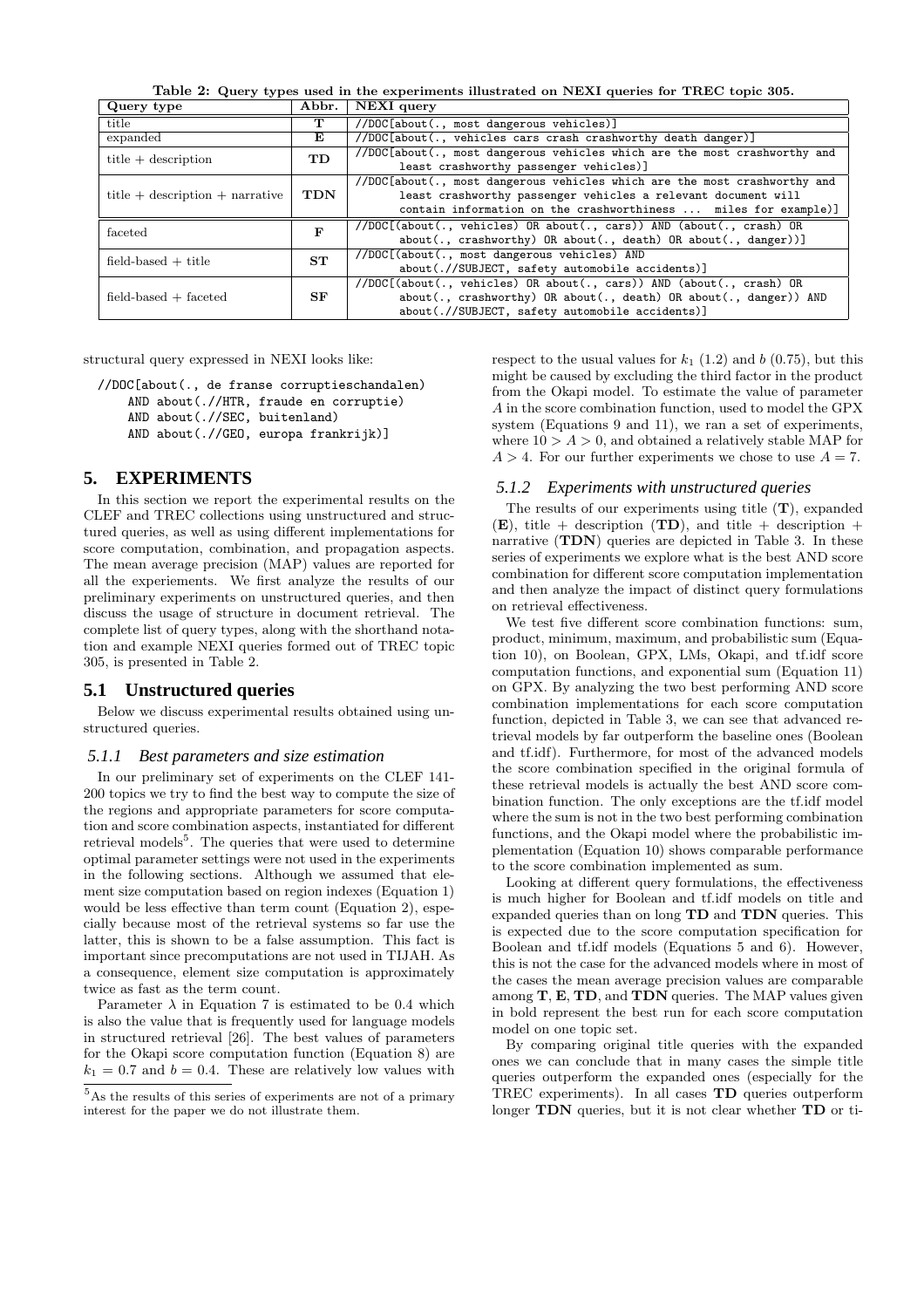Table 3: Unstructured queries: experimental results for the two best-performing AND score combination functions on title (T), expanded (E), title + description (TD), and title + description + narrative (TDN) queries.

|            | AND   | $_{\rm TREC}$ |        |             |            | ${\rm CLEF}$<br>$-90$<br>41 |        |             |            | CLEF 91<br>140<br>$\overline{\phantom{m}}$ |        |        |        |
|------------|-------|---------------|--------|-------------|------------|-----------------------------|--------|-------------|------------|--------------------------------------------|--------|--------|--------|
| Model      | (⊗)   | $\mathbf T$   | Е      | $_{\rm TD}$ | <b>TDN</b> | т                           | Е      | $_{\rm TD}$ | <b>TDN</b> | т                                          | Е      | TD     | TDN    |
| Bool       | min   | 0.0803        | 0.0317 | 0.0018      | 0.0000     | 0.1288                      | 0.0681 | 0.0102      | 0.0000     | 0.1223                                     | 0.0051 | 0.0081 | 0.0002 |
| Bool       | prod. | 0.0803        | 0.0317 | 0.0018      | 0.0000     | 0.1288                      | 0.0681 | 0.0102      | 0.0000     | 0.1223                                     | 0.0051 | 0.0081 | 0.0002 |
| tfidf      | min   | 0.1004        | 0.0329 | 0.0018      | 0.0000     | 0.1541                      | 0.0701 | 0.0122      | 0.0000     | 0.1600                                     | 0.0051 | 0.0081 | 0.0002 |
| tfidf      | prod. | 0.1185        | 0.0493 | 0.0019      | 0.0000     | 0.1698                      | 0.0788 | 0.0133      | 0.0000     | 0.1800                                     | 0.0054 | 0.0095 | 0.0002 |
| GPX        | exp.  | 0.1997        | 0.1960 | 0.1308      | 0.0143     | 0.2752                      | 0.3137 | 0.2535      | 0.1246     | 0.2896                                     | 0.2613 | 0.2813 | 0.1791 |
| <b>GPX</b> | prod. | 0.1514        | 0.0886 | 0.0734      | 0.0559     | 0.2503                      | 0.1904 | 0.1776      | 0.0782     | 0.2370                                     | 0.0714 | 0.1127 | 0.0962 |
| LMs        | min   | 0.1265        | 0.0467 | 0.0339      | 0.0053     | 0.1900                      | 0.1025 | 0.0598      | 0.0030     | 0.2206                                     | 0.0374 | 0.0487 | 0.0133 |
| LMs        | prod. | 0.2223        | 0.2205 | 0.2230      | 0.1878     | 0.3080                      | 0.3661 | 0.3594      | 0.3302     | 0.3211                                     | 0.3370 | 0.3866 | 0.3658 |
| Okapi      | prob. | 0.2205        | 0.2232 | 0.2239      | 0.1587     | 0.3246                      | 0.3728 | 0.3575      | 0.3240     | 0.3237                                     | 0.3499 | 0.3944 | 0.3923 |
| Okapi      | sum   | 0.2205        | 0.2201 | 0.2184      | 0.1551     | 0.3257                      | 0.3724 | 0.3592      | 0.3215     | 0.3247                                     | 0.3425 | 0.3900 | 0.3889 |

Table 4: Faceted queries (F): experimental results with different OR score combination functions.

|                         | <b>AND</b>  | OR.        |             | <b>CLEF</b> | <b>CLEF</b> |
|-------------------------|-------------|------------|-------------|-------------|-------------|
| Model                   | $(\otimes)$ | $(\oplus)$ | <b>TREC</b> | $41 - 90$   | $91 - 140$  |
| Bool                    | min         | max        | 0.0759      | 0.1608      | 0.0665      |
| Bool                    | min         | prob.      | 0.0759      | 0.1608      | 0.0665      |
| $t$ fidf                | prod.       | prob.      | 0.1166      | 0.2220      | 0.0965      |
| tfidf                   | prod.       | sum        | 0.1167      | 0.2220      | 0.1034      |
| GPX                     | exp.        | exp.       | 0.1849      | 0.2965      | 0.2344      |
| GPX                     | exp.        | mın        | 0.1603      | 0.2691      | 0.2413      |
| $\overline{\text{LMs}}$ | prod.       | prob.      | 0.2582      | 0.3751      | 0.3450      |
| LMs                     | prod.       | sum        | 0.2580      | 0.3754      | 0.3450      |
| Okapi                   | prob.       | max        | 0.2499      | 0.3857      | 0.3773      |
| Okapi                   | prob.       | prob.      | 0.2207      | 0.3633      | 0.3217      |
| Okapi                   | sum         | max        | 0.2559      | 0.3886      | 0.3765      |
| Okapi                   | sum         | prob.      | 0.2329      | 0.3711      | 0.3317      |

tle/expanded queries give better results. While on TREC topics there is almost no difference in the results (except for GPX model), on CLEF 41–90 expanded queries outperform TD and TDN queries, and on CLEF 91–140 TD and TDN queries outperform  $T$  and  $E$  queries. This indicates that throwing relevant terms in the query, without properly classifying them, does not necessarily leads to higher effectiveness. The question still remains if the faceted query specification can outperform both title and expanded queries, as well as TD and TDN queries.

# **5.2 Structured queries**

The analysis of the retrieval effectiveness on structured queries is presented below.

### *5.2.1 Faceted queries*

The goal of this experiment series is to test how systems can benefit from faceted query formulation and to find what is the best OR score combination instantiation for the best AND score combination function determined in the previous section. The results for the two best compositions of AND and OR score combination functions for Boolean, GPX, LMs, and tfidf score computation functions, and four in case of the Okapi score computation function, are depicted in Table 4. We report four compositions for the Okapi score computation function as it gives high MAP values in combination with the AND score combination implemented as probabilistic sum or sum (see Table 3).

If we compare the results from the expanded queries in Table 3 and the results from the faceted queries in Table 4, we can see no consistent improvements in the MAP values for the Boolean, GPX, and tf.idf models, except in the CLEF

 $41-90$  experiments. However, for the language models and Okapi, for both collections and all three topic sets, there is a consistent improvement over both title and expanded queries. Furthermore, in most of the cases and for each score computation function, AND and OR score combination functions exist for which the faceted run outperform the extended one. This shows that structuring queries can help improving effectiveness.

By comparing the MAP values for faceted runs with the MAP values for the TD and TDN runs on advanced queries we can see that on TREC and CLEF  $41-90$  topics faceted queries give better results than TD and TDN queries (given in bold). For example, for the TREC data, the MAP increases up to 16% for Okapi with AND combination implemented as sum and OR combination as maximum, with respect to  $TD$  and  $TDN$  (as well as  $T$  and  $E$ ) queries. On CLEF  $91-140$  this is not the case, but it can be due to the high complexity of manually generated faceted queries. However, faceted queries showed at least comparable performance to long **TD** and **TDN** queries.

Table 4 also shows that more than one OR score combination function that has a high MAP exists: LMs with sum and probabilistic sum implementation and both Okapi models (AND combination implemented as sum or probabilistic sum) with maximum or probabilistic sum as OR combination.

# *5.2.2 Field-based structured queries*

In the last set of experiments we explore how structured information can be incorporated in retrieval models for document retrieval. Then we test whether we can further improve the precision-recall values by adding field-based structural constraints to the query and using the information that is tagged in a document. The structural constraints are added to the original (title) and faceted queries. We report three advanced models (GPX, language models, and Okapi) with the best AND and OR score combination functions and using two score propagation functions. The functions given in Equations 12 and 13 (sum and wsum) are employed to test whether and up to what degree we can improve the effectiveness obtained with unstructured queries.

With the first set of experiments we try to find out how structured information should be combined with the "document search". In other words, what are the values of the element smoothing parameter  $\omega$  that give the highest MAP for different retrieval models. Furthermore we want to find out which of the two implementations of the score propagation function are more effective.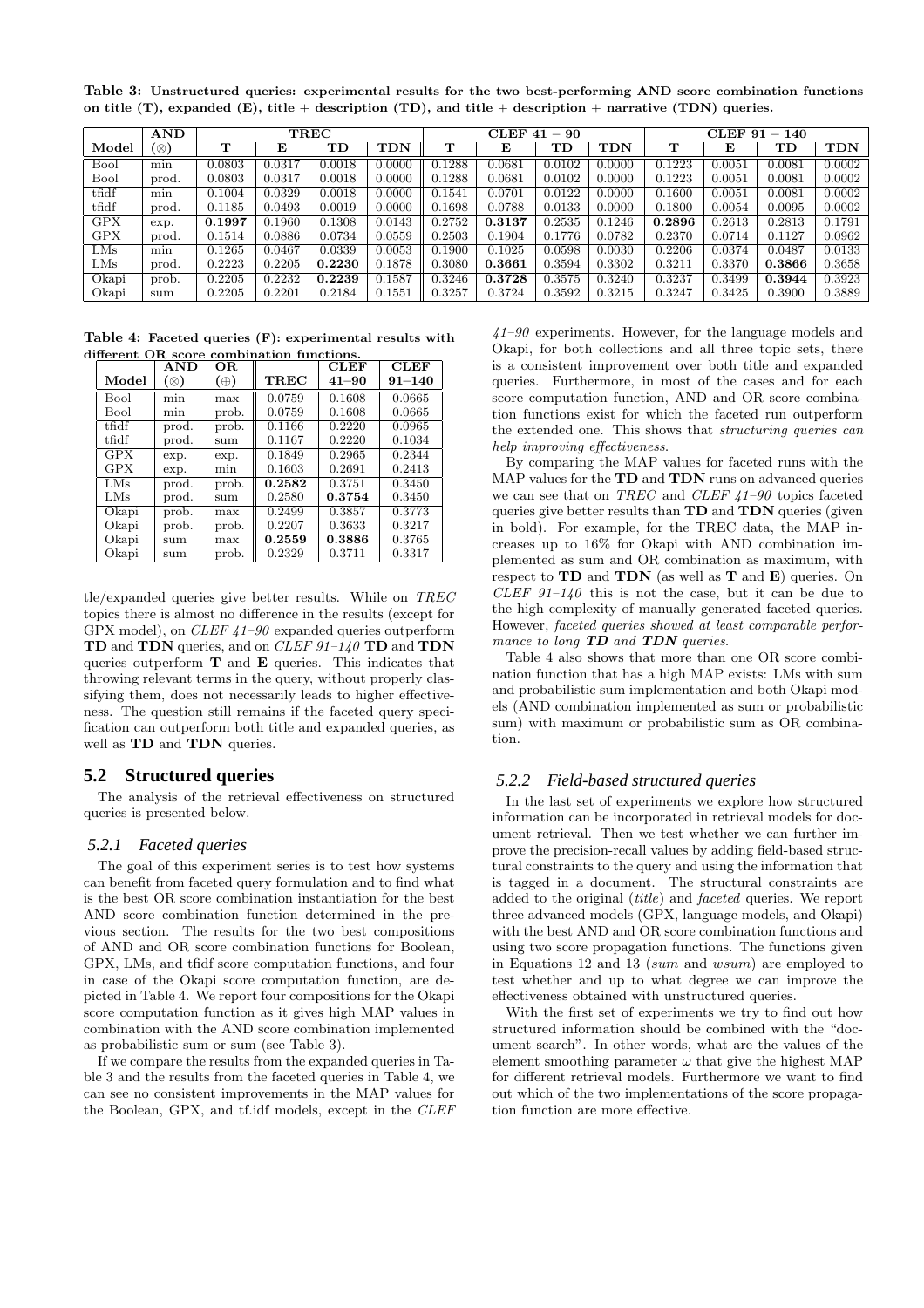Table 5: Field-based structured queries formed using topic title (ST): estimating the best value of smoothing parameter  $\omega$  (from 0.1 to 0.95) on LA Times collection.

| $\overline{\text{Model}}, \otimes, \oplus$ | J D  |        | 0.1    | $\rm 0.2$ | $\rm 0.3$ | 0.4    | 0.5    | 0.6    |        | 0.8    | 0.9    | $\rm 0.95$ |
|--------------------------------------------|------|--------|--------|-----------|-----------|--------|--------|--------|--------|--------|--------|------------|
| $GPX$ , $exp.$ , $exp.$                    | sum  | 0.2527 | 0.2530 | 0.2530    | 0.2529    | 0.2530 | 0.2531 | 0.251  | 0.2518 | 0.2518 | 0.2518 | 0.2519     |
| $GPX$ , $exp.$ , $exp.$                    | wsum | 0.2527 | 0.2529 | 0.2529    | 0.2529    | 0.2529 | 0.2529 | 0.2529 | 0.2529 | 0.2529 | 0.2529 | 0.2529     |
| LMs, prod., sum                            | sum  | 0.2804 | J.2807 | 0.2808    | 0.2810    | 0.2810 | 0.2814 | 0.2818 | 0.2827 | 0.2828 | 0.2863 | 0.2860     |
| LMs, prod., sum                            | wsum | 0.2804 | 0.2804 | 0.2805    | 0.2805    | 0.2805 | 0.2805 | 0.2805 | 0.2806 | 0.2806 | 0.2810 | 0.2812     |
| Okapi, sum, max                            | sum  | 0.2819 | 0.2822 | 0.2844    | 0.2868    | 0.2877 | 0.2882 | 0.2859 | 0.2849 | 0.2822 | 0.2784 | 0.2766     |
| Okapi, sum, max                            | wsum | 0.2819 | 1.2820 | 0.2837    | 0.2839    | 0.2840 | 0.2838 | 0.2838 | 0.2837 | 0.2839 | 0.2836 | 0.2836     |

Table 6: Comparison of field-based structured queries formed using title (ST) and faceted (SF) queries, and title (T) and faceted (F) queries: experimental results on CLEF collection.

|                             | propagation          |        |        | $CLEF 41 - 90$ |           | CLEF 91 - 140 |        |        |        |  |
|-----------------------------|----------------------|--------|--------|----------------|-----------|---------------|--------|--------|--------|--|
| Model, $\otimes$ , $\oplus$ |                      | ௱      | ST     |                | $\rm{SF}$ |               |        |        | SF     |  |
| $GPX$ , $exp.$ , $exp.$     | sum, $\omega = 0.5$  | 0.2752 | 0.2872 | 0.2965         | $0.307\,$ | 0.2896        | 0.2965 | 0.2344 | 0.2350 |  |
| LMs, prod., sum             | sum, $\omega = 0.95$ | 0.3080 | 0.3314 | 0.3754         | 0.3853    | 0.3211        | 0.3161 | 0.3450 | 0.3468 |  |
| Okapi, sum, max             | sum, $\omega = 0.5$  | 0.3257 | 0.3760 | 0.3886         | 0.4313    | 0.3247        | 0.3443 | 0.3765 | 0.3908 |  |

We use the LA Times collection for estimating  $\omega$ . The results are depicted in Table 5. Looking at the results, there is no significant difference in using different values of  $\omega$ . However, for models that use sum-like AND score combination (sum and exponential sum)  $\omega \sim 0.5$  gives slightly better results, while high values of  $\omega$  are better for the AND score combination implemented as product. The best MAP values for each model and score propagation function are given in bold. Furthermore, in all cases score propagation implemented as sum gives higher MAP values than score propagation implemented as weighted sum (wsum). Therefore, or the following experiments we use the Equation 12 and  $\omega = 0.5$  for GPX and Okapi based models and  $\omega = 0.95$  for language model variants.

The mean average precision values of our structured experiments on CLEF collection are reported in Table 6. The results clearly indicate that the structural constrains added to the query improve the mean average precision for different variations of language models and Okapi (in 11 out of 12 runs presented in Table 6) with respect to the title and expanded queries. Also, the effectiveness of structured queries is far better on *CLEF 41–90* than effectiveness of **TD** and **TDN** queries, while on *CLEF*  $91-140$  the results are comparable. We can also see that the Okapi model with score combination modeled as sum  $(\otimes)$  and max  $(\oplus)$  is more robust to score propagation and more effective than LM in all of its variants.

# **6. CONCLUSIONS AND FUTURE WORK**

In this paper we showed that the score region algebra is a useful framework for analyzing document retrieval with respect to unstructured as well as structured queries. We investigated the composition of different implementations of structured retrieval aspects, i.e., computation, combination, and propagation of scores, for complex structured query formulations. Furthermore, we illustrate how state of the art retrieval models, such as language models and Okapi, can benefit from the formulation of structured queries, having such a flexible structured retrieval framework.

We evaluated unstructured (title and expanded) and structured (faceted and field-based) queries on TREC and CLEF test collections. The effectiveness is improved when using faceted queries, queries that utilize document structure, as well as the combination of faceted and structured queries.

Furthermore, the effectiveness of structured queries is comparable or better than when using long title  $+$  description or title  $+$  description  $+$  narrative queries.

We have also shown that the score computation based on Okapi and language models work well with several score combination functions. For example, Okapi shows good results for AND score combination implemented as probabilistic sum or sum and OR score combination implemented as maximum, while language model shows good results with AND score combination implemented as product and OR score combination implemented as probabilistic sum. The experiments illustrate also that in structured retrieval summing the scores of containing elements when propagating them to the document (element) gives high effectiveness.

In the future we want to extend our research to semantically richer collections, and continue our experimentation on highly structured documents, such as XML (e.g., [14]). Our aim is to improve the models used for structured document retrieval. Additionally we want to compare the outcome of the experiments presented in this paper to retrieval on documents that have more complex structure.

### **7. REFERENCES**

- [1] S. Amer-Yahia, C. Botev, and J. Shanmugasundaram. TeXQuery: A Full-Text Search Extension to XQuery. In Proceedings of the 13th WWW Conference, 2004.
- [2] R. Baeza-Yates and B. Ribeiro-Neto, editors. Modern Information Retrieval. Addison Wesley Longman, 1999.
- [3] P. Boncz. Monet: a Next Generation Database Kernel for Query Intensive Applications. PhD thesis, CWI, 2002.
- [4] C. Buckley, G. Salton, J. Allan, and A. Singhal. Automatic Query Expansion Using SMART: TREC 3. In Text REtrieval Conference (TREC), 1994.
- [5] F.J. Burkowski. Retrieval Activities in a Database Consisting of Heterogeneous Collections of Structured Texts. In Proceedings of the 15th ACM SIGIR Conference, 1992.
- [6] J. P. Callan, W. B. Croft, and S. M. Harding. The INQUERY Retrieval System. In Proceedings of the 3rd DEXA Conference, 1992.
- [7] James P. Callan, W. Bruce Croft, and John Broglio. TREC and TIPSTER Experiments with INQUERY.